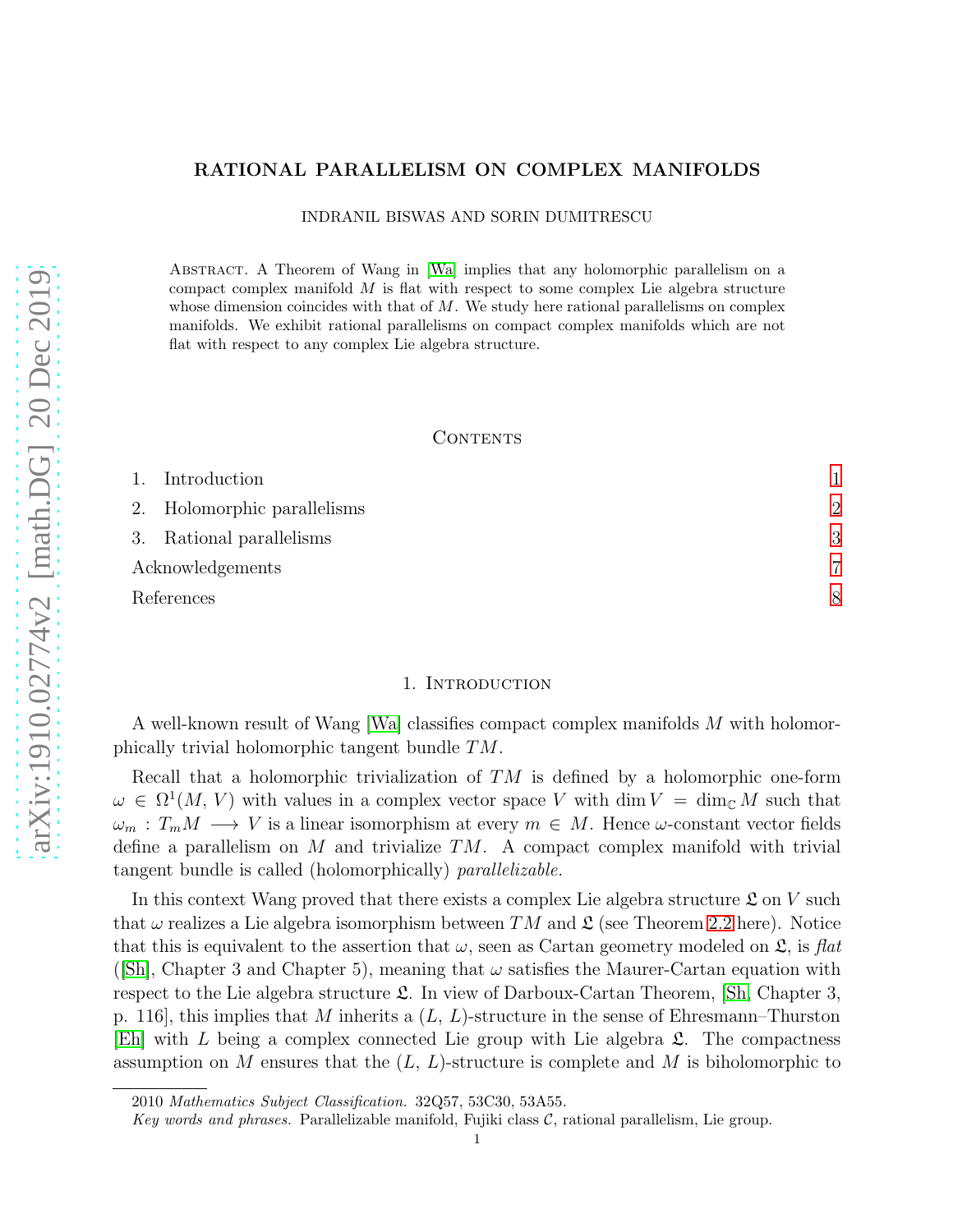a quotient of L by a lattice in it. This result was extended by Winkelmann to certain open complex manifolds [\[Wi1,](#page-7-4) [Wi2\]](#page-7-5).

We study here rational parallelisms on compact complex manifolds given by holomorphic one-forms  $\omega \in \Omega^1(M, V)$  such that  $\omega_m : T_m M \longrightarrow V$  is a linear isomorphism for m lying in an open dense subset  $U = M \setminus S$  (the subset S is an analytic divisor, see Proposition [3.3\)](#page-3-0). In this case,  $\omega$ -constant vector fields are actually meromorphic on M with poles lying in S and they holomorphically trivialize  $TU$ . This definition corresponds to the particular case of a branched Cartan geometry, whose model is a Lie group, as introduced and studied by the authors in [\[BD\]](#page-7-6). We prove here (see Theorem [3.4\)](#page-3-1) that on compact complex manifolds M which are either in the Fujiki class  $\mathcal C$  (i.e. M is the meromorphic image of a Kähler manifold [\[Fu\]](#page-7-7)), or of complex dimension two or of algebraic dimension zero (i.e. all meromorphic functions on  $M$  are constant), all such rational parallelisms are flat with respect to some complex Lie algebra structure on V (meaning  $\omega$  is a Lie algebra isomorphism). For such a situation we deduce that the fundamental group of  $M$  is infinite.

Flat rational parallelisms were studied in particular in [\[BC\]](#page-7-8).

<span id="page-1-0"></span>The main result proved here (Theorem [3.5\)](#page-5-0) exhibits examples of rational parallelisms on compact complex manifolds which are non-flat with respect to any complex Lie algebra structure.

### 2. Holomorphic parallelisms

In this section we recall the proof of Wang's classification Theorem of (holomorphically) parallelizable manifolds. The idea of this proof will be useful later on in the study of flatness for rational parallelisms.

Let us first recall the following:

Definition 2.1. A holomorphic trivialization (parallelization) of the holomorphic tangent bundle  $TM$  of a compact complex manifold M of (complex) dimension m is a holomorphic one-form  $\omega \in \Omega^1(M, V)$  with values in a complex vector space V of dimension m such that  $\omega_u : T_u M \longrightarrow V$  is a linear isomorphism at every  $u \in M$ .

<span id="page-1-1"></span>**Theorem 2.2** (Wang, [\[Wa\]](#page-7-0)). Let M be a compact complex manifold of dimension m and

 $\omega : TM \longrightarrow V$ 

a holomorphic trivialization of its holomorphic tangent bundle. Then the universal cover of M is biholomorphic to a complex Lie group L, and the pull-back of  $\omega$  on L coincides with the Maurer-Cartan form of L. Consequently,  $d\omega + \frac{1}{2}$  $\frac{1}{2}[\omega, \omega]_{\mathfrak{L}} = 0$ , where  $\mathfrak{L}$  is the Lie algebra of L. The manifold M is biholomorphic to a quotient of L by a lattice in it.

Moreover, M is Kähler if and only if L is abelian. In this case M is a compact complex torus.

*Proof.* Consider a basis  $(e_1, \dots, e_m)$  of the complex vector space V, and let  $X_1, X_2, \dots, X_m$ be global holomorphic  $\omega$ -constant vector fields on M such that  $\omega(X_i) = e_i$  for all i. Consequently, the vector fields  $X_1, \cdots, X_m$  span  $TM$ .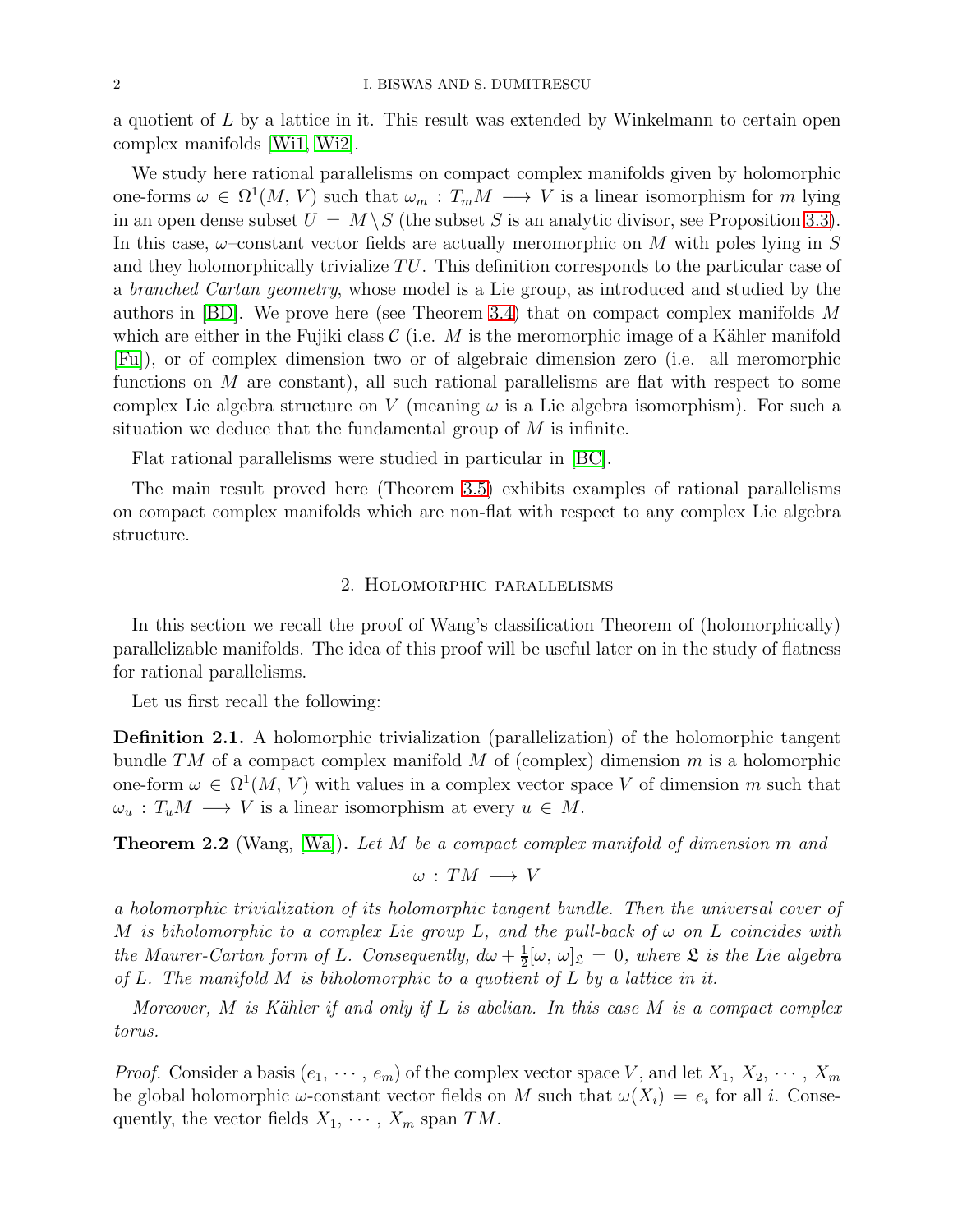Notice that for all  $1 \leq i, j \leq m$ , we have

$$
[X_i, X_j] = f_1^{ij} X_1 + f_2^{ij} X_2 + \ldots + f_m^{ij} X_m
$$

with  $f_k^{ij}$  being holomorphic functions on M. Since M is compact, these (holomorphic) functions are constant and, consequently,  $X_1, X_2, \cdots, X_m$  generate a m-dimensional complex Lie algebra  $\mathfrak{L}$ . When V is endowed with the Lie algebra structure of  $\mathfrak{L}$ , the form  $\omega$  produces a Lie algebra isomorphism.

By Lie's theorem, there exists a unique connected simply connected complex Lie group L corresponding to  $\mathfrak{L}$ . The holomorphic parallelization of M by  $\omega$ -constant holomorphic vector fields is locally isomorphic to the parallelization given by the left translation-invariant vector fields on the Lie group L.

Since M is compact, all vector fields  $X_i$  are complete and they define a holomorphic locally free transitive action of L on M (with discrete kernel). Hence M is biholomorphic to a quotient of L by a cocompact discrete subgroup  $\Gamma$  in L.

The Lie-Cartan formula

$$
d\omega(X_i, X_j) = X_i \cdot \omega(X_j) - X_j \cdot \omega(X_i) - \omega([X_i, X_j]) = -\omega([X_i, X_j]) = -[\omega(X_i), \omega(X_j)]
$$
  
shows that  $\omega$  satisfies the Maurer-Cartan equation of the Lie group *L*, which can also be

expressed more formally as  $d\omega + \frac{1}{2}$  $\frac{1}{2}[\omega,\omega]_{\mathfrak{L}} = 0.$ 

Assume now that  $M$  is Kähler. Then, any holomorphic form on  $M$  is closed. The Maurer-Cartan formula shows that the one-forms composing the isomorphism  $\omega$  are all closed if and only if L is abelian and thus M is a compact complex torus, which is the quotient of a complex vector space by a lattice.  $\Box$ 

<span id="page-2-0"></span>With the terminology of Cartan geometries  $|\text{Sh}|$ ,  $\omega$  defines a flat Cartan geometry with respect to the Lie algebra structure  $\mathfrak L$  on V. Indeed, the vanishing of Cartan's curvature is equivalent to the fact that  $\omega$  satisfies the Maurer-Cartan equation  $d\omega + \frac{1}{2}$  $\frac{1}{2}[\omega,\omega]_{\mathfrak{L}}=0.$ 

### 3. Rational parallelisms

We study here rational parallelisms defined by a *branched Cartan geometry* modeled on a Lie group in the sense of [\[BD\]](#page-7-6). Let us begin with the following:

**Definition 3.1.** A branched holomorphic co-parallelism on the holomorphic tangent bundle  $TM$  of a compact complex manifold M of (complex) dimension m is a holomorphic oneform  $\omega \in \Omega^1(M, V)$  with values in a complex vector space V of dimension m such that  $\omega_u : T_u M \to V$  is a linear isomorphism for u in an open dense subset U in M (which is necessarily the complement of a divisor in M, see Proposition [3.3\)](#page-3-0).

The branched holomorphic co-parallelism is  $flat$  in the sense of branched Cartan geometries [\[BD\]](#page-7-6), with respect to some Lie algebra structure  $\mathfrak L$  on V, if and only if  $\omega$  satisfies the Maurer-Cartan equation  $d\omega + \frac{1}{2}$  $\frac{1}{2}[\omega, \omega]_{\mathfrak{L}} = 0.$ 

Notice that a basis  $(e_1, \dots, e_m)$  of V uniquely defines a family  $(X_1, \dots, X_m)$  of meromorphic vector fields on M such that  $\omega(X_i) = e_i$ . This family of meromorphic vector fields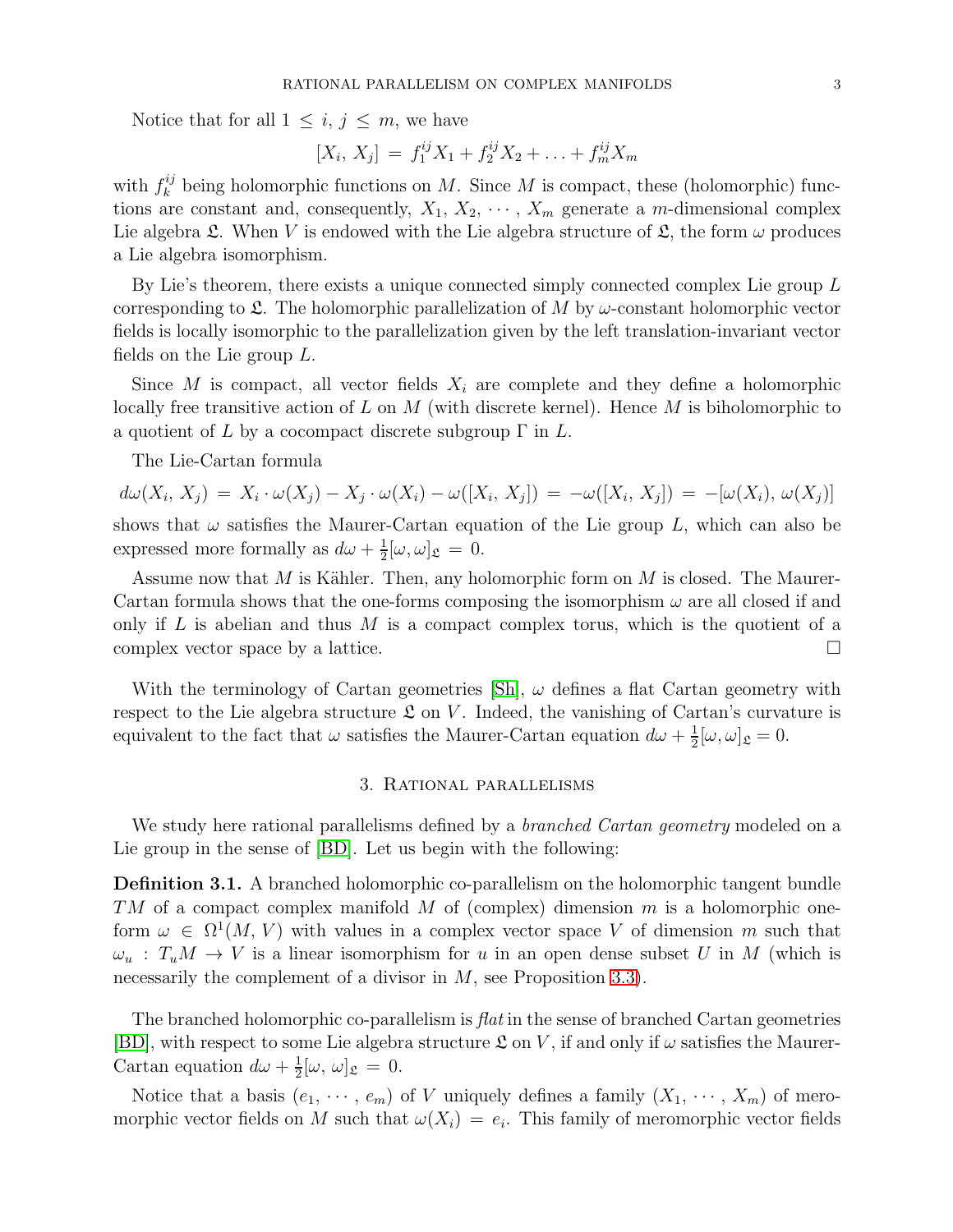$X_i$  holomorphically span TM at the generic point in M: they form a rational parallelism of TM.

Moreover, the branched holomorphic co-parallelism is flat with respect to the Lie algebra structure  $\mathfrak{L}$ , if and only if  $\omega([X_i, X_j]) = [e_i, e_j]_{\mathfrak{L}}$ , for all i, j.

<span id="page-3-2"></span>Remark 3.2. The pull-back of a (flat) holomorphic parallelism through a holomorphic map whose differential is invertible at the generic point gives rise to a (flat) branched holomorphic co-parallelism. Consequently, a blow-up (or a ramified cover) of a parallelizable manifold is endowed with a flat branched holomorphic co-parallelism.

The subset  $M \setminus U$  where  $\omega$  fails to be an isomorphism is called the *branching locus* of the co-parallelism.

Let us first prove:

<span id="page-3-0"></span>**Proposition 3.3.** The branching locus of a branched co-parallelism  $\omega$  is either empty, or it is an effective divisor in M representing the canonical class. Consequently, if the canonical class of M is trivial (or more generally, does not have an effective representative), any branched holomorphic co-parallelism on TM has empty branching locus and therefore M is a parallelizable manifold.

*Proof.* Choose a basis  $(e_1, \dots, e_m)$  of V over  $\mathbb C$  and consider the corresponding components  $\omega_i$  of  $\omega$  in this basis:

$$
\omega = (\omega_1, \cdots, \omega_m) \in \Omega^1(M, \mathbb{C}^m).
$$

The branching locus of the co-parallelism  $\omega$  coincides with the vanishing set of the *m*-form  $\omega_1 \wedge \ldots \wedge \omega_m$ , considered as a holomorphic section of the canonical bundle  $K_M$ . Consequently, the branching locus of  $\omega$  is either empty or it coincides with an effective divisor representing the canonical class of M.

If the canonical class of M does not admit an effective representative, then the coparallelism  $\omega$  has empty branching locus. It follows that M is parallelizable manifold, and a quotient of a complex Lie group L by a lattice in it (see Theorem [2.2\)](#page-1-1).

Let us now prove:

<span id="page-3-1"></span>**Theorem 3.4.** Let M be a compact complex manifold endowed with a branched holomorphic  $co\text{-}parallelism \omega \in \Omega^1(M, V).$ 

(i) If M is either in the Fujiki class  $C$  or a complex surface, then  $\omega$  is flat with respect to the abelian Lie algebra structure on  $V$ ;

(ii) If M is of algebraic dimension zero (so all meromorphic functions on M are constants), then  $\omega$  is flat with respect to some complex Lie algebra structure  $\mathfrak L$  on V;

(iii) If  $\omega$  is flat with respect to some complex Lie algebra structure  $\mathfrak L$  on V, then the fundamental group of M is infinite.

*Proof.* To prove (i), let us first deal with the case where M is in Fujiki class  $\mathcal{C}$  (meaning that M is the meromorphic image of a Kähler manifold [\[Fu\]](#page-7-7)). Fix a basis  $(e_1, \dots, e_m)$  of V over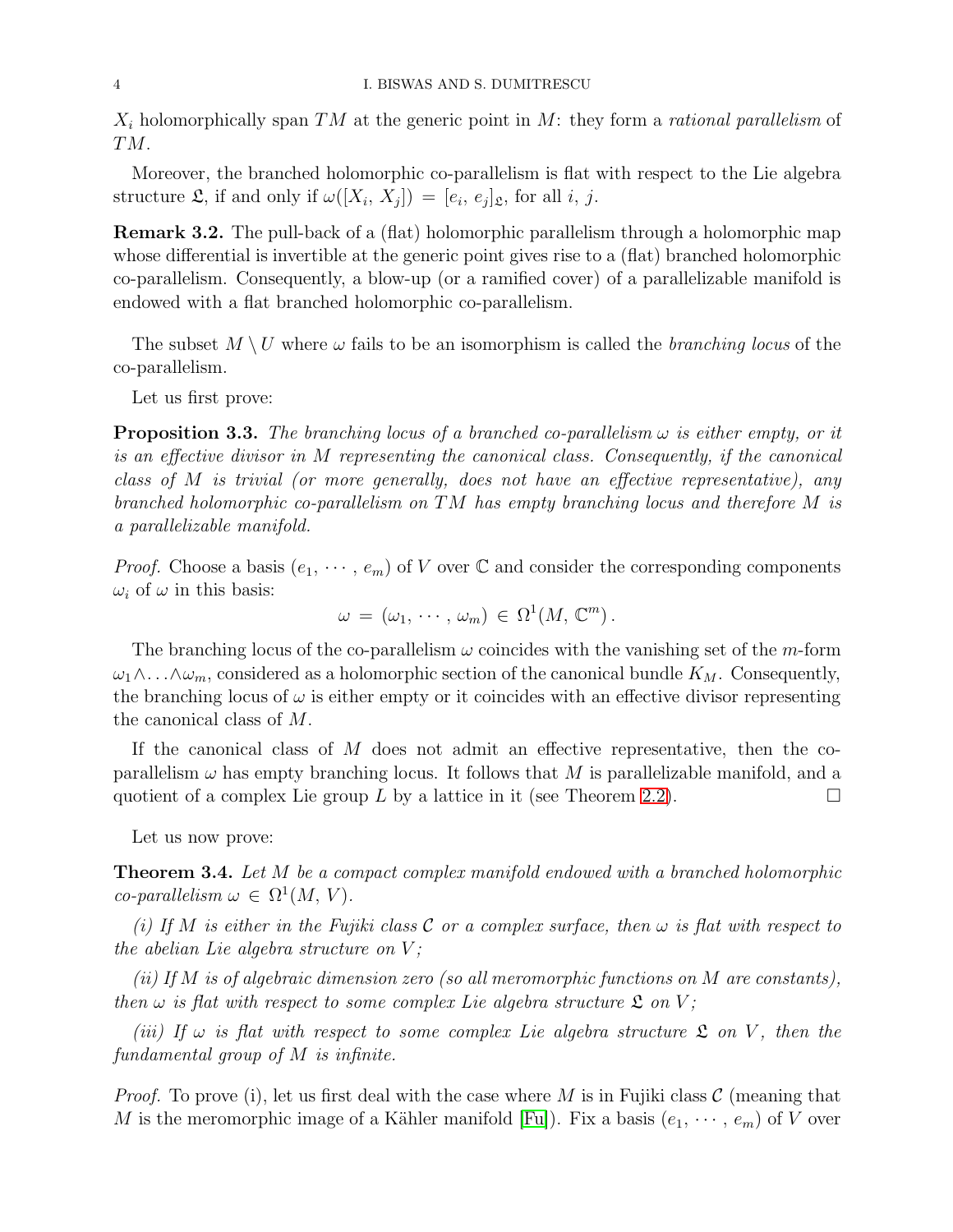C and consider the corresponding components  $\omega_i$  of  $\omega$  in this basis:

$$
\omega = (\omega_1, \cdots, \omega_m) \in \Omega^1(M, \mathbb{C}^m).
$$

The manifold M being in class  $\mathcal{C}$ , by a result of Varouchas, [\[Va\]](#page-7-9), it must be bimeromorphic to a Kähler manifold. Consequently, as for Kähler manifolds, all holomorphic one-forms on M must be closed. This implies  $d\omega_i = 0$  and consequently  $\omega$  is flat with respect to the abelian Lie algebra  $\mathbb{C}^m$ .

Moreover, since M admits non-trivial closed holomorphic one-forms  $\omega_i$ , the abelianization of the fundamental group of M is infinite. This gives the proof of statement (iii) when  $\mathfrak L$  is abelian.

The same proof works for any compact complex surface, since any holomorphic one-form on a compact complex surface is closed (see, for example, [\[Br\]](#page-7-10), p. 644).

Proof of (ii): Let us assume that  $M$  is of algebraic dimension zero and is endowed with a branched holomorphic co-parallelism  $\omega \in \Omega^1(M, V)$ . Fix a basis  $(e_1, \dots, e_m)$  of V over  $\mathbb C$ and consider the corresponding meromorphic vector fields  $X_i$  on M defined by  $\omega(X_i) = e_i$ . They form a rational parallelism on M.

Notice that for all  $1 \leq i, j \leq m$ , we have

$$
[X_i, X_j] = f_1^{ij} X_1 + f_2^{ij} X_2 + \ldots + f_m^{ij} X_m
$$

with  $f_k^{ij}$  $\mu_k^{ij}$  being meromorphic functions on M. Since M is of algebraic dimension zero, the functions  $f_k^{ij}$  $k_k^{ij}$  are all constants and consequently  $X_1, X_2, \cdots, X_m$  generate a m-dimensional complex Lie algebra  $\mathfrak{L}$ . When V is endowed with the Lie algebra structure of  $\mathfrak{L}$ , the form  $\omega$  produces a Lie algebra isomorphism. Hence the rational parallelism is flat with respect to the structure of the Lie algebra L.

Proof of (iii): To prove by contradiction, assume that the fundamental group of M is finite. Then, up to replacing M by its universal cover endowed with the pullback of  $\omega$ , we shall assume that M is simply connected.

Recall that the rational parallelism  $\omega$  is supposed to be flat with respect to the structure ofthe Lie algebra  $\mathfrak{L}$ . The Darboux-Cartan Theorem ([\[Sh\]](#page-7-2), Chapter 3, p. 116) implies that the open dense subset  $U \subset M$  where  $\omega$  is an isomorphism, inherits a  $(L, L)$ -structure in the sense of Ehresmann-Thurston  $[Eh]$ , where L is a complex connected Lie group with Lie algebra L.

Since M is simply connected we get a holomorphic developing map

$$
d\,:\,M\,\longrightarrow\,L
$$

which is a submersion on an open dense subset (outside the branching locus described in Proposition [3.3\)](#page-3-0) (see Section 2.4 in [\[BD\]](#page-7-6)). The manifold M being compact, the image  $d(M)$ must be closed (and open) in L, hence  $L = d(M)$  is compact. But compact complex Lie groups are abelian. This implies  $\mathfrak L$  is abelian, and we conclude as before in (i) that the components  $\omega_i$  of  $\omega$  are closed holomorphic one-forms. The complex manifold M being simply connected, for each i there exists a holomorphic function  $h_i$  on M such that  $\omega_i = dh_i$ . But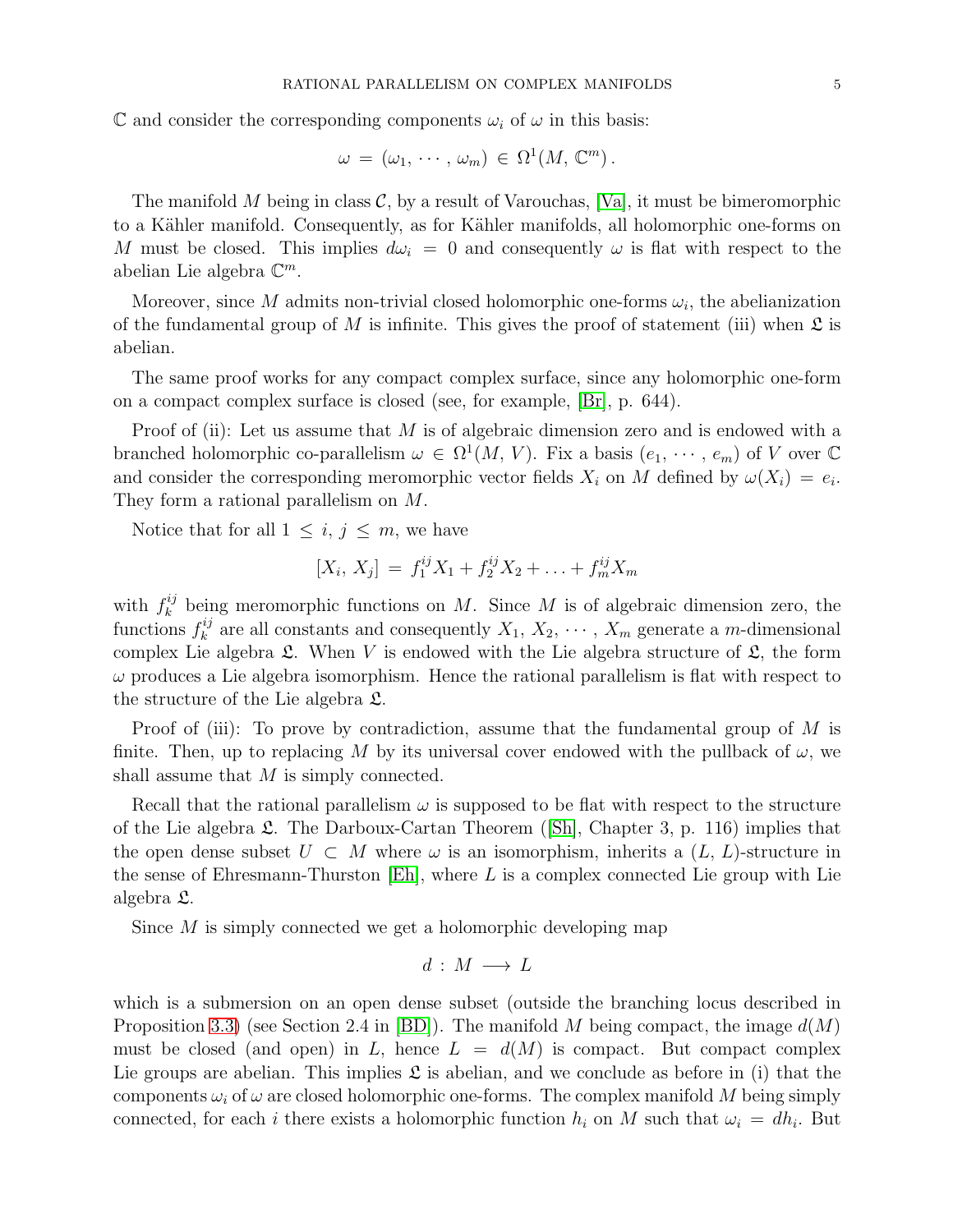holomorphic functions on compact manifolds are constant and, consequently,  $\omega_i = dh_i = 0$ , for all i: a contradiction.  $\Box$ 

In contrast to the unbranched case (Theorem [2.2\)](#page-1-1) we exhibit the following non-flat examples, which are inspired by a construction of non-closed holomorphic one-forms in [\[Br\]](#page-7-10) (p. 648).

<span id="page-5-0"></span>**Theorem 3.5.** There exists a branched holomorphic co-parallelism  $\omega \in \Omega^1(P_E, V)$  on some compact (non-Kähler) principal elliptic bundle  $P_E$ , over the product of two Riemann surfaces  $S_1$  and  $S_2$  of genus  $g \geq 2$ , such that  $\omega$  is non-flat with respect to any complex Lie algebra structure  $\mathcal L$  on  $V$ .

*Proof.* We shall first construct a holomorphic two-form  $\Omega$  on the product  $S_1 \times S_2$  of two-Riemann surfaces such that the periods of  $\Omega$  belong to a lattice  $\Lambda$  in  $\mathbb{C}$ .

Consider the standard elliptic curve  $E = \mathbb{C}/\Lambda$ , with  $\Lambda = \mathbb{Z} \oplus \sqrt{-1}\mathbb{Z}$ . Let z be the coordinate on  $\mathbb C$  and dz the associated standard (translation invariant) one-form on E. Notice that the periods of dz form the lattice  $\Lambda = \mathbb{Z} \oplus \sqrt{-1}\mathbb{Z}$ .

Choose two Riemann surfaces  $S_1$  and  $S_2$  (of genus  $g \geq 2$ ) admitting holomorphic ramified covers  $f_1 : S_1 \longrightarrow E$  and  $f_2 : S_2 \longrightarrow E$ . Let us denote by  $\Omega$  the holomorphic two-form on the complex surface  $S_1 \times S_2$  defined by the pull-back:

$$
\pi_1^*(f_1^*dz) \wedge \pi_2^*(f_2^*dz),
$$

where  $\pi_1$  and  $\pi_2$  are the projections of  $S_1 \times S_2$  on the first and the second factor respectively. The periods of  $\Omega$  belong to the lattice  $\Lambda$  in  $\mathbb{C}$ .

Fix an open cover  $\{U_i\}$  of  $S_1 \times S_2$  such that all  $U_i$  and all connected components of  $U_i \cap U_j$  are contractible. Then on each  $U_i$  there exists a holomorphic one-form  $\omega_i$  such that  $\Omega_i = d\omega_i$ , where  $\Omega_i$  denotes the restriction of  $\Omega$  to  $U_i$ . On any intersections  $U_i \cap U_j$ , we have  $\omega_i - \omega_j = dF_{ij}$ , where  $F_{ij}$  is a holomorphic function defined on  $U_i \cap U_j$ .

On triple intersections  $U_i \cap U_j \cap U_k$ , the functions  $F_{ij} + F_{jk} + F_{ki}$  form a locally constant two-cocycle which represents the class of  $\Omega$  in  $H^2(S_1 \times S_2, \mathbb{C})$ . Hence we can choose the forms  $\omega_i$  and the associated functions  $F_{ij}$  in such a way that  $F_{ij} + F_{jk} + F_{ki}$  belongs to the lattice  $\Lambda$  of periods for every triple i, j, k.

Consider then every holomorphic function  $F_{ij}$  as taking values in the translations group  $E = \mathbb{C}/\Lambda$ . In this way we construct an associate one-cocycle with values in E. Let us form the corresponding holomorphic principal elliptic bundle

$$
\pi: P_E \longrightarrow S_1 \times S_2
$$

with  $E$  as the structure group.

On each local trivialization  $U_i \times E$  of  $P_E$ , consider the local one-form  $p_1^*(\omega_i) + p_2^* dz$ , where  $p_1$  and  $p_2$  are the projections of  $U_i \times E$  on the first and the second factor respectively. By construction, these local one-forms glue to a global holomorphic one-form  $\theta$  on the principal elliptic bundle  $P_E$ . Moreover we have  $d\theta = \pi^*\Omega$ . Since  $\Omega$  does not vanish,  $\theta$  is a non-closed holomorphic one-form on  $P_E$ , in particular the complex manifold  $P_E$  is non-Kähler. In fact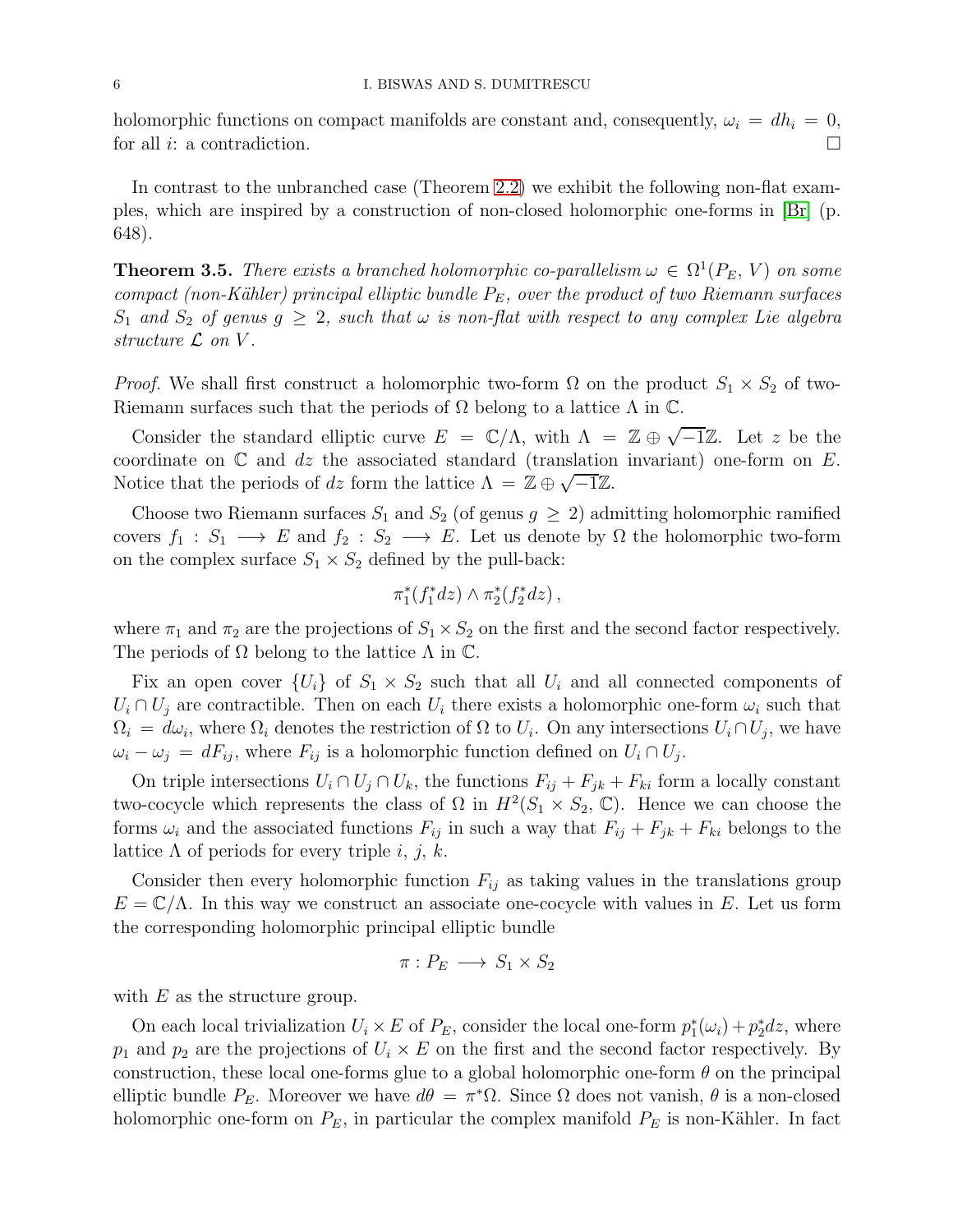$\theta$  is a holomorphic connection form on the principal elliptic bundle  $P_E$  whose curvature is  $\pi^*\Omega$  [\[At\]](#page-7-11).

Consider a section  $\omega_1$  of the canonical bundle  $K_{S_1}$  of  $S_1$  such that  $\omega_1 = g_1 \cdot f_1^*(dz)$ , where  $g_1$  is a non-constant meromorphic function on  $S_1$ . Also consider a holomorphic section  $\omega_2$ of the canonical bundle  $K_{S_2}$  of  $S_2$  such that  $\omega_2 = g_2 \cdot f_2^*(dz)$  with  $g_2$  being a non-constant meromorphic function on  $S_2$ .

Let

$$
\omega = (\theta, \pi^* \pi_1^* \omega_1, \pi^* \pi_2^* \omega_2) \in \Omega^1(P_E, \mathbb{C}^3)
$$

be the associated branched holomorphic co-parallelism on  $P_E$ . Then

$$
d\theta = \pi^*\Omega = (g \circ \pi) \cdot \pi^*(\pi_1^*(\omega_1) \wedge \pi_2^*(\omega_2)),
$$

with  $g = (g_1^{-1} \circ \pi_1) \cdot (g_2^{-1} \circ \pi_2)$  being a non-constant meromorphic function on  $S_1 \times S_2$ . Since  $g \circ \pi$  is a non-constant (meromorphic) function on  $P_E$ , this implies that the branched holomorphic parallelism  $\omega$  is non-flat for any Lie algebra structure on the vector space  $\mathbb{C}^3$ . Moreover,  $\omega$  is not locally homogeneous on any nonempty open subset in  $P_E$ .

We have seen in Theorem [3.4](#page-3-1) (iii) that compact complex manifolds admitting flat branched holomorphic co-parallelisms have infinite fundamental group. We do not know if there exists compact complex simply connected manifolds bearing branched holomorphic co-parallelism (necessarily non-flat with respect to any Lie algebra structure, as that in Theorem [3.5\)](#page-5-0).

**Remark 3.6.** The manifold  $P_E$  in Theorem [3.5](#page-5-0) is a ramified cover of the parallelizable manifold  $H/\Gamma$ , where H is the complex Heisenberg group of upper triangular unipotent  $(3 \times 3)$  matrices with complex entries and  $\Gamma$  is the lattice of matrices with Gaussian integers as entries. This quotient  $H/\Gamma$  is biholomorphic to a principal elliptic bundle with fiber  $E = \mathbb{C}/\Lambda$  (recall that  $\Lambda = \mathbb{Z} \oplus \sqrt{-1}\mathbb{Z}$ ) over the two-dimensional compact complex torus  $E \times E$ . The map

$$
f = (f_1 \circ \pi_1, f_2 \circ \pi_2) : S_1 \times S_2 \longrightarrow E \times E
$$

in the proof of Theorem [3.5](#page-5-0) is a ramified cover. The bundle  $P_E$  is the pull-back of the elliptic bundle  $H/\Gamma \longrightarrow E \times E$  through f. Consequently,  $P_E$  is a ramified cover of  $H/\Gamma$  and inherits a branched holomorphic co-parallelism which is flat with respect to the Lie algebra of  $H$  (the three dimensional complex Heisenberg algebra) (see Remark [3.2\)](#page-3-2).

We do not know examples of compact complex manifolds admitting branched holomorphic co-parallelisms and which are not ramified covers of parallelizable manifolds. In particular, we do not know if all compact complex manifold admitting branched holomorphic co-parallelisms also admit flat branched holomorphic co-parallelisms (with respect to some Lie algebra structure).

#### <span id="page-6-0"></span>Acknowledgements

The second-named author wishes to thank T.I.F.R. Mumbai for hospitality. Both authors wishes to thank ICTS Bangalore and IISc Bangalore for hospitality.

This work has been supported by the French government through the UCAJEDI Investments in the Future project managed by the National Research Agency (ANR) with the